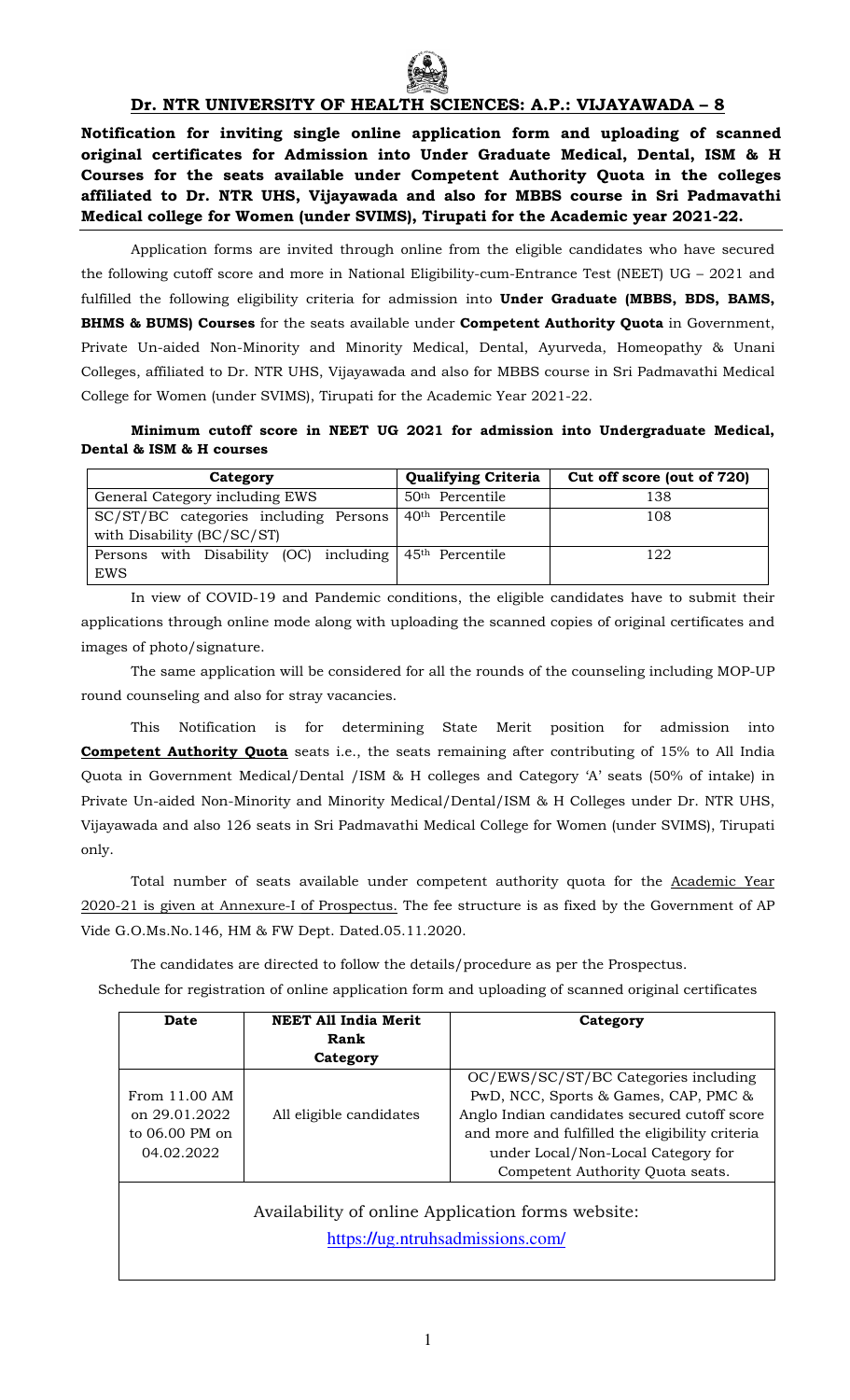State Merit position of the eligible candidates applied for will be prepared basing on the NEET UG – 2021 score & Rank and other eligibility criteria notified hereunder. Final merit position will be displayed after verification of uploaded scanned copies of original certificates.

- 1. **ELIGIBILITY**: The candidates who have qualified and secured minimum percentile in NEET UG – 2021 have to apply for determining the State Merit position for Competent Authority Quota seats in respective categories subject to the conditions specified in admission Regulations/Prospectus. (Refer Regulations/ Prospectus for detailed clarifications).
	- a) The candidate should be an Indian National or Person of Indian Origin (PIO) / Overseas Citizens of India (OCI) Card Holder and should satisfy the Local or Non-local status in Andhra Pradesh (Residence requirement) as laid down in Andhra Pradesh Education Institutions (Regulations of Admissions) Order, 1974. Selection will be done as per the procedure laid down in the G.O.P.No.646, dated 10.07.1979 as amended in G.O.Ms.No.42, Higher Education (EC2) Department, dated 18.05.2009.
	- b) The candidate should have passed Intermediate (10+2 pattern) or its equivalent examination with Physics, Chemistry, Biology (Botany, Zoology) / Biotechnology and English.
		- OC candidates should obtain not less than 50% marks in science subjects.
		- BC/SC/ST candidates should obtain not less than 40% marks in science subjects.
		- OC PH candidates should obtain not less than 45% marks in science subjects.
	- c) The candidate should have qualified in NEET UG -2021 conducted by National Testing Agency, New Delhi.
		- OC candidates should secure not less than 50th percentile in NEET UG -2021.
		- BC/SC/ST candidates should secure not less than 40th percentile in NEET UG -2021.
		- OC PH candidates should secure not less than 45th percentile in NEET UG -2021.
	- d) The candidate should have completed 17 years of age as on 31-12-2021. The candidates who do not complete 17 years as on 31-12-2021 are not eligible for admission into MBBS, BDS & AYUSH Courses and they need not apply for the counseling.
	- **e) The candidates who wish to claim seats under Anglo Indian, Sports & Games, CAP (Army), NCC, Physically challenged (PH) and Police Martyrs Children (PMC) also need to fulfill the above eligibility criteria.**
	- f) The candidates who claim for admission under Persons with Disabilities (PWD) category shall mention in the online application that they are applying under PWD category and have to appear before a Medical Board, to be constituted and to be notified by the University for Eligibility under PWD status.
- 2. The candidates are advised to download and read the Prospectus/Regulations carefully before filling the online application form for admission into MBBS, BDS, BAMS, BHMS & BUMS Courses for the Academic Year 2021-22 available in the website **http://ntruhs.ap.nic.in.** The candidates also have to verify their eligibility under local and non-local category**.**
- 3. **Application and Processing Fee** for MBBS/BDS, BAMS, BHMS & BUMS Courses for the year 2021-22:-

OC/BC - **Rs.2950**/- (Rs.2500/- + Rs.450/- (GST @ 18 %) Bank charges extra

SC/ST - **Rs.2360/-** (Rs.2000 + Rs.360/- (GST @ 18 %) Bank charges extra

Fee shall be paid through online by Debit card / Credit card or Net Banking.\*\*

\*\* **Application and Processing Fee once paid will not be refunded under any circumstances**.

## 4. **Procedure of filling online application form and for payment of fee through online for Application and Processing Fee for MBBS, BDS, BAMS, BHMS & BUMS Courses.**

- **a)** The fee can be paid through Debit card / Credit card or Net Banking.
- **b)** The fee paid by the applicants is not refundable under any circumstances.
- c) **Read the Notification, Prospectus / Regulations carefully regarding eligibility under local and non-local**.
- **d)** Visit website through Internet Explorer 11 version only to fill the application form**.**
- **e) The Registration number which will be sent to the registered mobile after entering the basic details should be noted for further use. The Registration number should be kept confidential and should not disclose to others.**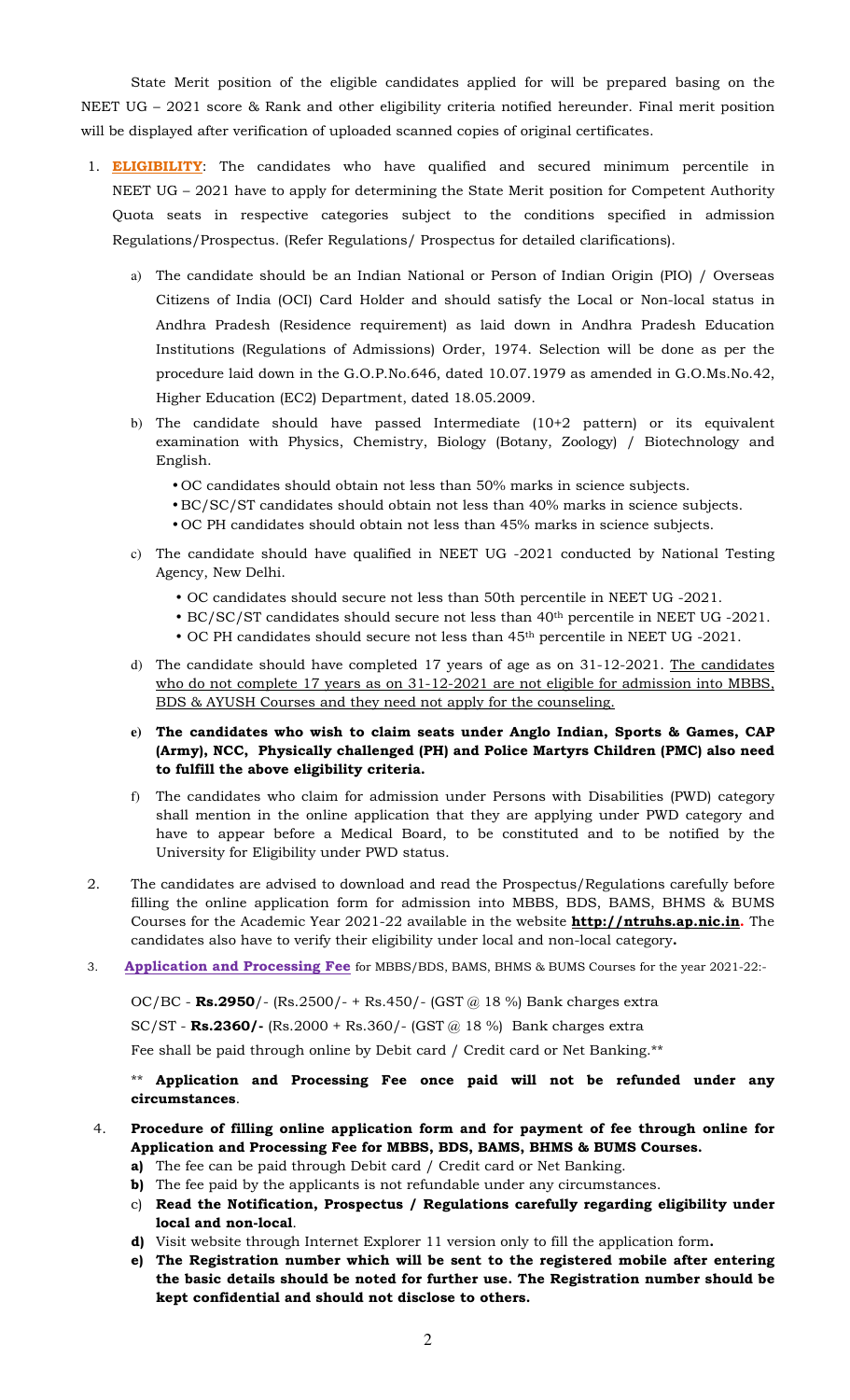f) The following Certificates are required to complete the online application process. The certificates are to be scanned and kept ready to upload. Application fee has to be paid through online.

# **LIST OF DOCUMENTS**

| Sl.No | <b>Details of Certificate</b>                                                                                                                                                                                                                                                                                                                                                                                                                                                                                                                                                                                                                                                                                                                                                                                                    | <b>File Type</b> | Size of file      |
|-------|----------------------------------------------------------------------------------------------------------------------------------------------------------------------------------------------------------------------------------------------------------------------------------------------------------------------------------------------------------------------------------------------------------------------------------------------------------------------------------------------------------------------------------------------------------------------------------------------------------------------------------------------------------------------------------------------------------------------------------------------------------------------------------------------------------------------------------|------------------|-------------------|
| 1.    | NEET UG Rank Card. (Mandatory)                                                                                                                                                                                                                                                                                                                                                                                                                                                                                                                                                                                                                                                                                                                                                                                                   | pdf              | 500 KB            |
| 2.    | Birth Certificate (SSC Marks Memo). (Mandatory)                                                                                                                                                                                                                                                                                                                                                                                                                                                                                                                                                                                                                                                                                                                                                                                  | pdf              | 500 KB            |
|       | Qualifying Exam Certificate (Intermediate Marks Memo OR                                                                                                                                                                                                                                                                                                                                                                                                                                                                                                                                                                                                                                                                                                                                                                          | pdf              | 500 KB            |
| 3.    | Equivalent - Grade Certificate not Accepted) (Mandatory)                                                                                                                                                                                                                                                                                                                                                                                                                                                                                                                                                                                                                                                                                                                                                                         |                  |                   |
|       | Study Certificates from 6th to 10th (If More than one certificate                                                                                                                                                                                                                                                                                                                                                                                                                                                                                                                                                                                                                                                                                                                                                                | pdf              | 500 KB            |
| 4.    | scan all into a single PDF file) (Mandatory)                                                                                                                                                                                                                                                                                                                                                                                                                                                                                                                                                                                                                                                                                                                                                                                     |                  |                   |
|       | Study Certificates - Intermediate or equivalent for 2 Years (If                                                                                                                                                                                                                                                                                                                                                                                                                                                                                                                                                                                                                                                                                                                                                                  | pdf              | 500 KB            |
| 5.    | More than one certificate scan all into a single PDF file)                                                                                                                                                                                                                                                                                                                                                                                                                                                                                                                                                                                                                                                                                                                                                                       |                  |                   |
|       | (Mandatory)                                                                                                                                                                                                                                                                                                                                                                                                                                                                                                                                                                                                                                                                                                                                                                                                                      |                  |                   |
| 6.    | <b>Transfer Certificate</b>                                                                                                                                                                                                                                                                                                                                                                                                                                                                                                                                                                                                                                                                                                                                                                                                      | pdf              | 500 KB            |
| 7.    | Caste Certificate (If applicable)                                                                                                                                                                                                                                                                                                                                                                                                                                                                                                                                                                                                                                                                                                                                                                                                | pdf              | <b>500 KB</b>     |
| 8.    | Minority Certificate issued by Minority Welfare Officer (Muslim                                                                                                                                                                                                                                                                                                                                                                                                                                                                                                                                                                                                                                                                                                                                                                  | pdf              | <b>500 KB</b>     |
|       | Only) (If applicable)                                                                                                                                                                                                                                                                                                                                                                                                                                                                                                                                                                                                                                                                                                                                                                                                            |                  |                   |
| 9.    | Income and Asset certificate for Economically Weaker Sections<br>(EWS) valid for the year 2021-22 (Financial year 2020-21)<br>issued by the Tahsildars on or after 01.04.2021 pertaining to<br>AP - Non State wide Institutions and Tahsildars of AP &<br>Telangana pertaining to State wide Institutions for claiming<br>reservation under EWS (candidates who are not covered under<br>SC, ST & BC)                                                                                                                                                                                                                                                                                                                                                                                                                            | pdf              | 500 KB            |
| 10.   | Parental Income Certificate/White Ration Card (If applicable)                                                                                                                                                                                                                                                                                                                                                                                                                                                                                                                                                                                                                                                                                                                                                                    | pdf              | <b>500 KB</b>     |
| 11.   | Person With Disability (PWD) Certificate (If applicable)                                                                                                                                                                                                                                                                                                                                                                                                                                                                                                                                                                                                                                                                                                                                                                         | pdf              | 500 KB            |
| 12.   | NCC Certificate(If More than one certificate scan all into a single<br>PDF file) (If applicable)                                                                                                                                                                                                                                                                                                                                                                                                                                                                                                                                                                                                                                                                                                                                 | pdf              | 1500 KB           |
| 13.   | CAP Certificate (If More than one certificate scan all into a single<br>PDF file) (If applicable)<br>a. If retired personal: 1. Children of Armed Forces Personnel<br>(CAP) Certificate issued by the Zilla Sinik Welfare Officer. 2.<br>Discharge Book (All pages). 3)Ex-Servicemen Identity Card<br>issued by the Zilla Sainik Welfare Officer. 4) Pension<br>Payment Order. 5) If any other priorities the proof of related<br>documents. All certificates in single PDF<br><b>b.</b> If Serving Personnel: 1. A Service Certificate issued by the<br>Commanding Officer from working Unit / Regiment duly<br>mentioning permanent home address declared by serving<br>personnel at the time of enrolment in Armed<br>Forces. 2. If<br>any other priorities the proof of related documents. All<br>certificates in single PDF | pdf              | 2000 KB           |
| 14.   | Sports Certificate (If More than one certificate scan all into a<br>single PDF file) (If applicable)                                                                                                                                                                                                                                                                                                                                                                                                                                                                                                                                                                                                                                                                                                                             | pdf              | 2000 KB           |
| 15.   | Police Martyr Children Certificate (If applicable)                                                                                                                                                                                                                                                                                                                                                                                                                                                                                                                                                                                                                                                                                                                                                                               | pdf              | 500 KB            |
| 16.   | Anglo Indian Certificate (If applicable)                                                                                                                                                                                                                                                                                                                                                                                                                                                                                                                                                                                                                                                                                                                                                                                         | pdf              | 500 KB            |
|       | Residence certificate of the candidate or either parent issued by                                                                                                                                                                                                                                                                                                                                                                                                                                                                                                                                                                                                                                                                                                                                                                | pdf              | 500 KB            |
| 17.   | MRO / Tahasildar of Telangana/AP for a period of ten - years                                                                                                                                                                                                                                                                                                                                                                                                                                                                                                                                                                                                                                                                                                                                                                     |                  |                   |
|       | (Period to be specified with exact month and year) excluding the                                                                                                                                                                                                                                                                                                                                                                                                                                                                                                                                                                                                                                                                                                                                                                 |                  |                   |
|       | period of study/employment out-side the state.                                                                                                                                                                                                                                                                                                                                                                                                                                                                                                                                                                                                                                                                                                                                                                                   |                  |                   |
| 18.   | Employment certificate of parent (For Non-Local Status)                                                                                                                                                                                                                                                                                                                                                                                                                                                                                                                                                                                                                                                                                                                                                                          | pdf              | 500 KB            |
| 19.   | Aadhar Card                                                                                                                                                                                                                                                                                                                                                                                                                                                                                                                                                                                                                                                                                                                                                                                                                      | pdf              | 500 KB            |
| 20.   | Local status Certificate issued by MRO of AP (candidates<br>migrated from Telangana to Andhra Pradesh (If Applicable)                                                                                                                                                                                                                                                                                                                                                                                                                                                                                                                                                                                                                                                                                                            | pdf              | <b>500 KB</b>     |
| 21.   | Candidate's Latest passport size Photo (Mandatory)                                                                                                                                                                                                                                                                                                                                                                                                                                                                                                                                                                                                                                                                                                                                                                               | jpg OR jpeg      | 100 KB            |
| 22.   | Specimen Signature of the Candidate (Mandatory)                                                                                                                                                                                                                                                                                                                                                                                                                                                                                                                                                                                                                                                                                                                                                                                  | jpg OR jpeg      | $100~\mathrm{KB}$ |

 Fill - in all the correct details in the online application form and upload all the documents including Mandatory certificates.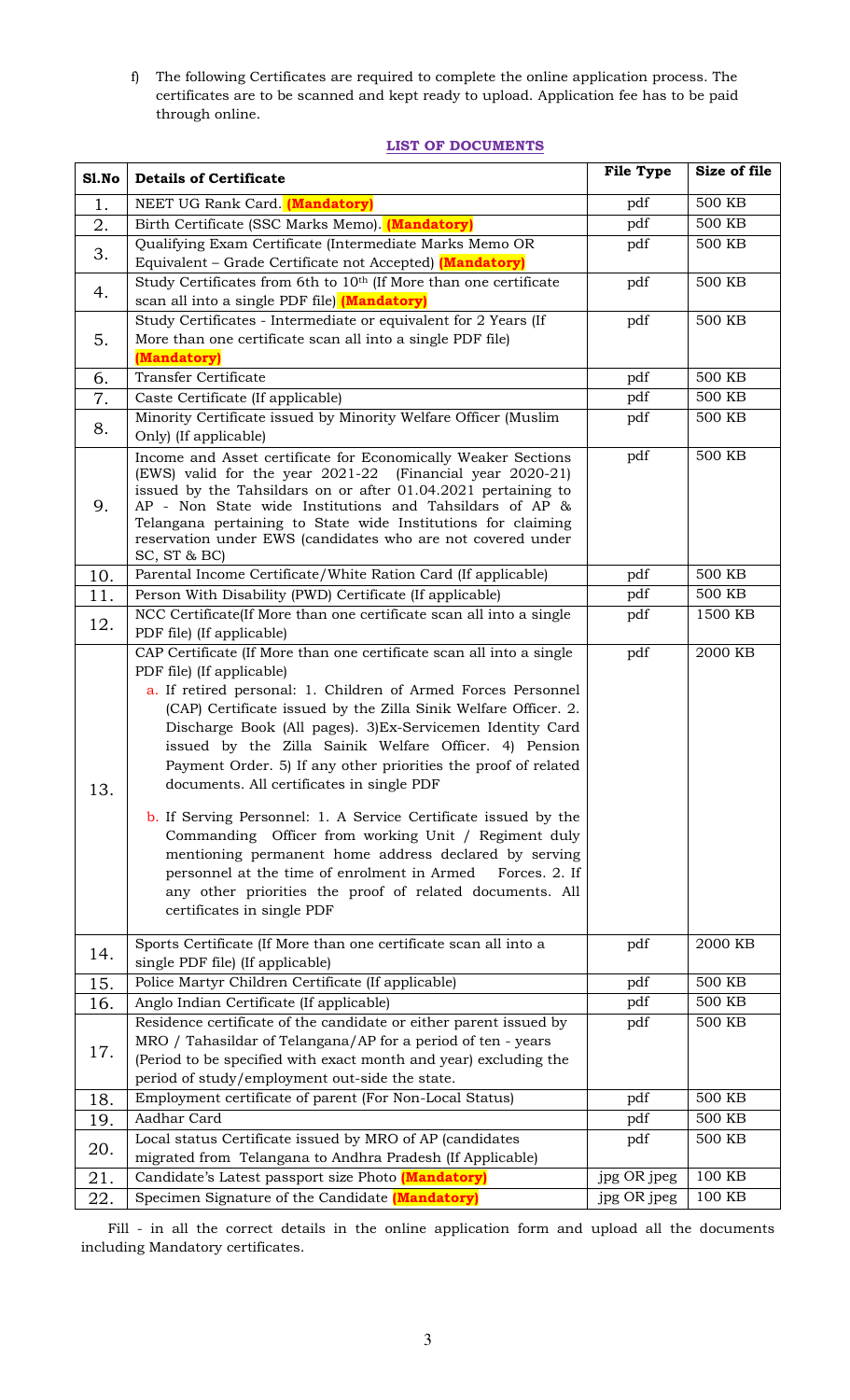## 5. **Instructions to the candidates**:-

- a) The candidates are advised to download and read the Prospectus of the course and instructions for filling Online Application available in the University Website **http://ntruhs.ap.nic.in** before filling the online Application.
- b) Scrutiny of uploaded data shall be done by the University and concerned Departmental Officials. After scrutiny of certificates, provisional merit list will be released and final merit list will be released later. Candidates are advised to refer to University website **http://ntruhs.ap.nic.in** for further notifications regarding schedule for exercising web options.

**Note:** The process of admissions into UG Medical/Dental/AYUSH courses will be in accordance with the Orders issued from time to time by Government of Andhra Pradesh.

- c) The On-line application form with the following lacunae will be rejected automatically. No communication will be sent in this regard.
	- If any of the mandatory certificates are not uploaded.
	- Applications with incomplete details / photo and signature.
	- If any of the uploaded certificates are invisible/not properly uploaded.
	- If the certificates are not properly scanned due to which the eligibility criteria cannot be determined.

Due to Covid-19 and Pandemic conditions, the certificates verification will be done basing on the uploaded scanned certificates. No separate notification will be given for verification of Original certificates. The candidates claiming reservation under special categories i.e. PH, NCC, CAP and Sports & Games, are advised to watch the University website for further notifications.

## **Hence, the candidates should register and upload all the mandatory certificates without fail and verify once again before submission of online application.**

- d) The candidate should submit the Printout of the filled in Online application form, all Original certificates along with One set of self attested Copies to the Principal of allotted college at the time of joining for final verification. In case of any discrepancy, the Provisional allotment order will be cancelled without any notice. **The candidates are informed not to send the print out of application form to the University**.
- **6. Candidates admission is strictly provisional. The mere fact that the Merit position issued to him/her does not imply that his/her candidature is accepted by the University and it does not mean that the entries made by him/her in the online application are accepted as true and correct. The candidates eligibility for admission into MBBS, BDS, BAMS, BHMS & BUMS Courses for the academic year 2021-22 will be examined by the University officials and officials of the concerned department only basing on the uploaded scanned original certificates.**

**An in-eligible candidate obtaining Merit position does not make him/her eligible for admission.** 

**He/she may please note that the University will take up the verification of original certificates with regard to eligibility conditions i.e., Educational qualifications, Local/Non local area status, category etc., at the time of joining at the allotted college.** 

- **7.** If the information furnished by candidate in the application is incorrect, his/her candidature is liable to be cancelled and further action that deems fit will be taken. If the certificates produced by any candidate are found to be fake / false/forged at any stage of verification or admission, the University has every right to cancel the seat / admission of such candidate without any notice.
- **8.** In case of discrepancy in the downloaded provisional verification form, the same shall be brought to the notice of the University immediately.
- **9.** The Orders issued from time to time by Ministry of Health, GOI, New Delhi/MCI/DCI/ Health Medical and Family Welfare, Govt. of AP, and AYUSH with regard to Admission to Medical, Dental, ISM & H Courses shall apply respectively.